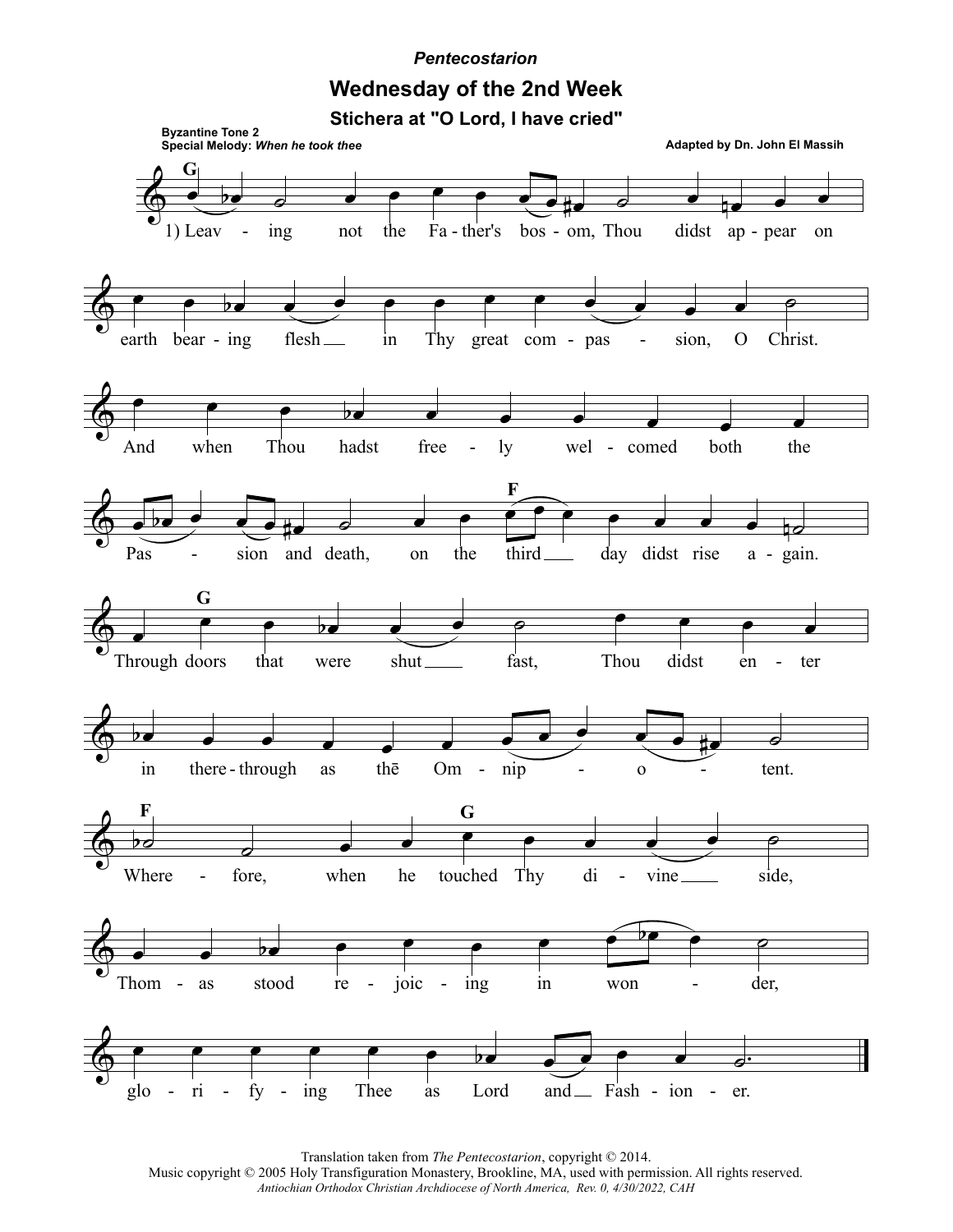

Translation taken from *The Pentecostarion*, copyright © 2014. Music copyright © 2005 Holy Transfiguration Monastery, Brookline, MA, used with permission. All rights reserved. *Antiochian Orthodox Christian Archdiocese of North America, Rev. 0, 4/30/2022, CAH*